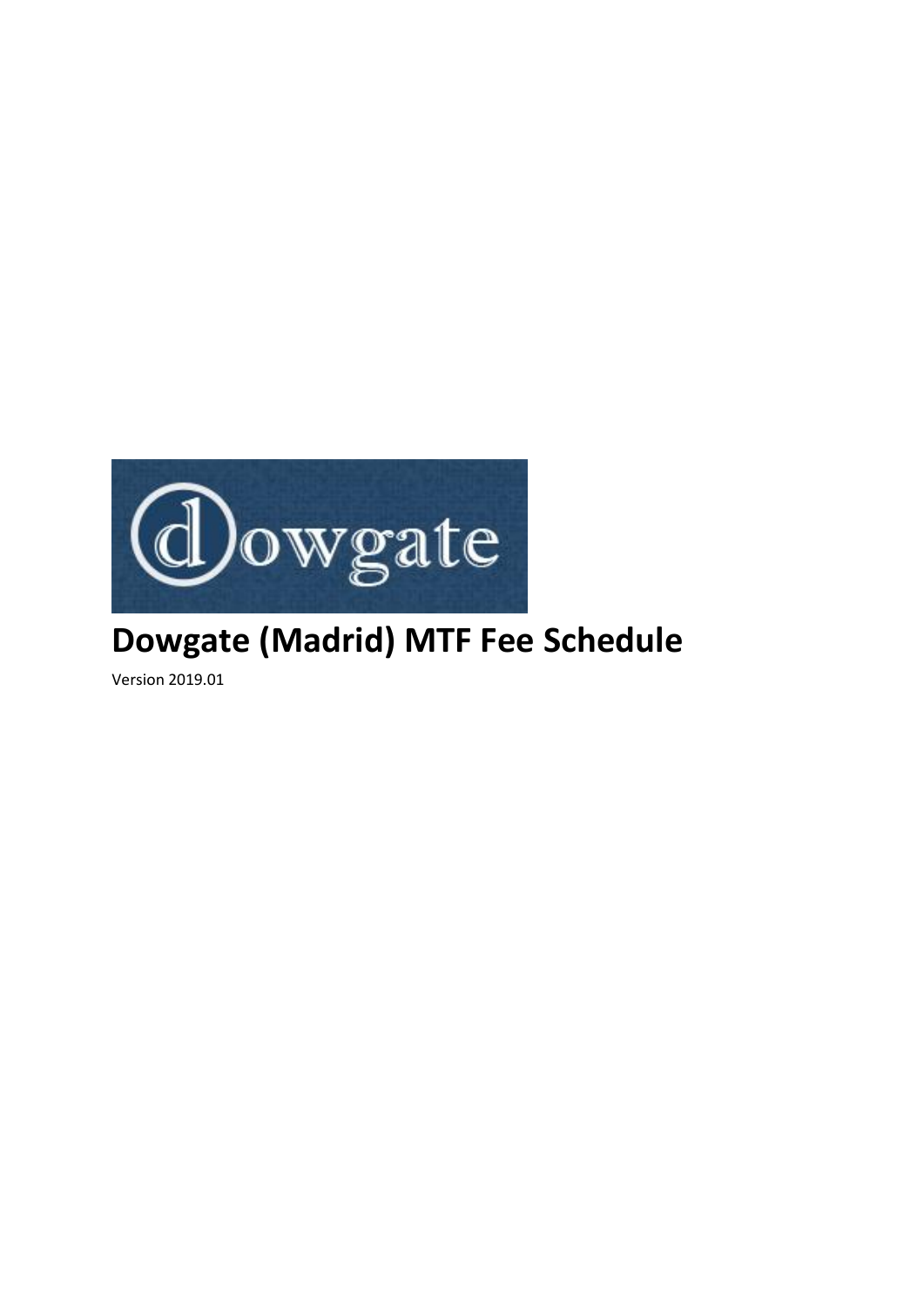

### **Execution Fees**

Execution fees are based on a combination of (a) the type of trade, i.e. whether an outright trade or a switch; (b) the maturity band of the instrument selected; (c) the product type selected; and (d) the trading protocol chosen (if applicable). The Fees for using the Dowgate MTF are set out in the tables below:

#### **Bonds**

| <b>Maturity Band</b>                                                             | Mark up / Mark down |
|----------------------------------------------------------------------------------|---------------------|
| Conventional European government bonds with a maturity of less<br>than 1 year    | $0.10$ cents        |
| Conventional European government bonds with a maturity of<br>greater than 1 year | $0.15$ cents        |
| Inflation linked bonds with a maturity of less than 1 year                       | $0.15$ cents        |
| Inflation linked bonds with a maturity of greater than 1 year                    | $0.25$ cents        |

The execution fees set out above are subject to the following criteria:

1. Outright trades: the execution fees displayed are chargeable to both parties.

For example, if an inflation linked Euro bond traded at a price of 102.00, with a maturity of less than 1 year, the fee payable by the buyer would be the difference between the consideration payable at 102.00 and that payable at 102.0015. The consideration paid by the seller would be the difference between the consideration payable at 102.00 and that payable at 101.9985.

2. The execution fees displayed are chargeable to both parties to a switch trade, but in line with standard market practice, the charge payable by each party is applied to the buy side in relation to a switch trade;

For example, if the first leg of an inflation linked Euro bond switch traded at a price of 102.00, with a maturity of greater than 1 year, the fee payable by the buyer would be the difference between the consideration payable at 102.00 and that payable at 102.0025. The seller would not pay anything in relation to this leg of the switch as they will be the buyer for the second leg of the switch where their fee is applicable.

For the second leg of the switch, buyer mentioned above will now be the seller. They will not be charged in relation to the second leg. The seller referred to above would be the buyer for the second and the fee payable would be the difference between the consideration payable at 101.50 and that payable at 101.5025.